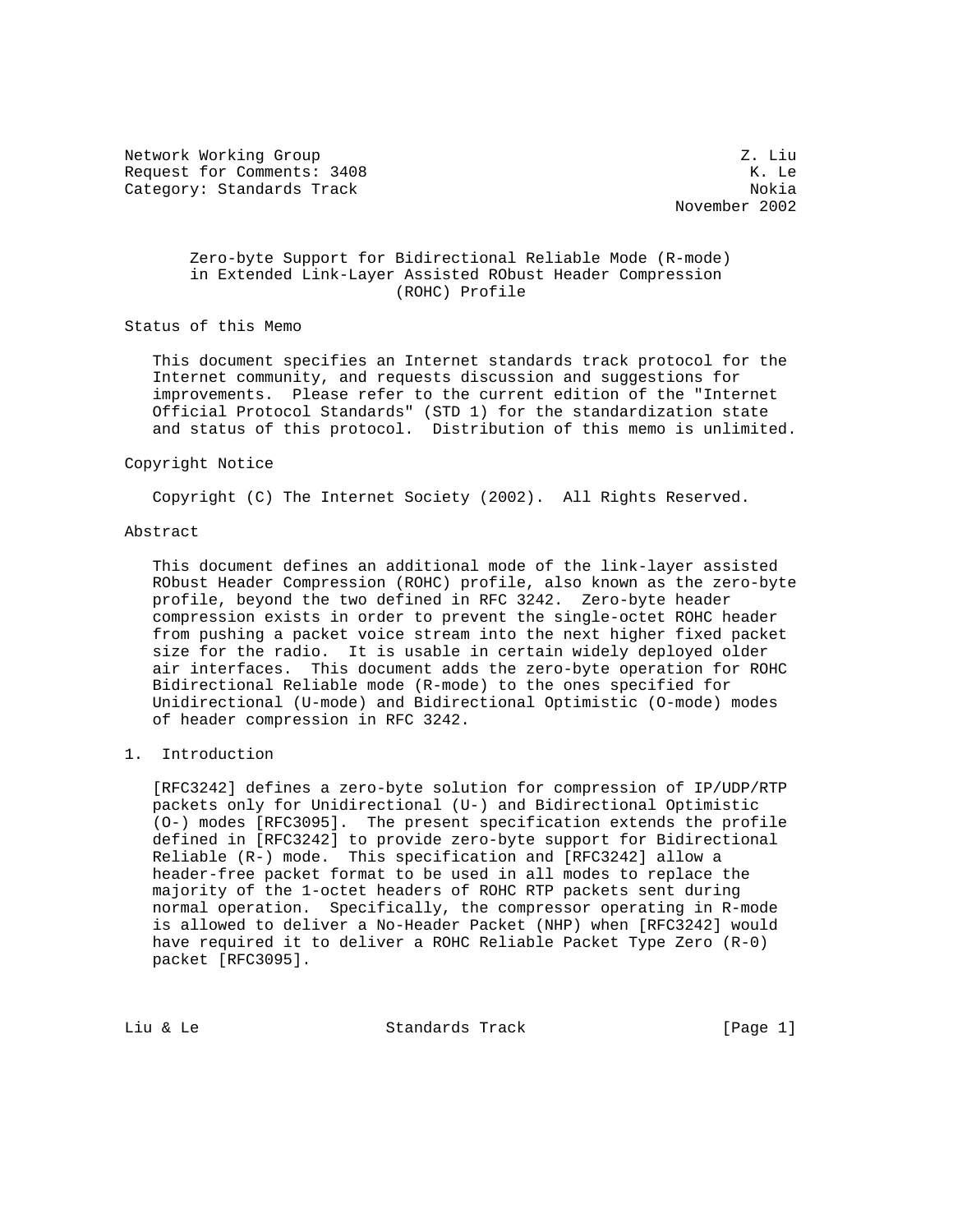For simplification, this profile is defined in the form of the additions and exceptions to [RFC3242] that are required to extend the RFC 3242 profile with zero-byte support for R-mode. All terminology used in this document is the same as in [RFC3242].

 The key words "MUST", "MUST NOT", "REQUIRED", "SHALL", "SHALL NOT", "SHOULD", "SHOULD NOT", "RECOMMENDED", "MAY", and "OPTIONAL" in this document are to be interpreted as described in BCP 14, RFC 2119 [RFC2119].

2. Extensions to the assisting layer (AL) interface

 This section describes additions (some are optional) to the assisting layer interface as defined in [RFC3242, section 4.2].

- 2.1. Additional parameters to the compressor to AL interface
	- Mode, indicating the mode in which the compressor is operating. The AL has slightly different logic depending on the mode value.
	- SN\_ACKed, indicating the latest RTP SN that has been acknowledged. It is used only when Mode value = R-mode.

 Note that these two parameters MUST always be attached to every packet delivered to the AL.

#### 2.2. Additional interface, assisting layer to compressor

 To improve the compression efficiency of this profile in some specific cases, e.g., when the AL operates in such a way that it often becomes unsafe to send NHPs, it is RECOMMENDED to implement this additional interface. Here, the word "unsafe" means that the compressor allows the AL to send NHP but the AL cannot guarantee that the RTP SN of the NHP will be correctly decompressed at the receiving side. The interface is used to carry update\_request as described in section 3. Note that this interface is not required in the sense that the impossibility of implementing such an interface should not be an obstacle to implement this profile over a specific link.

3. R-mode operation

 For the R-mode, this profile extends ROHC RTP by performing a mapping of the R-0 packet to the NHP packet. Note that R-0 is the only type of packets in R-mode that can be replaced with NHP.

 On the receiving side, the RTP SN of an NHP is determined by the decompressor as = SN\_Ref\_D + Offset\_D, where SN\_Ref\_D is the RTP SN of the last update packet received by the decompressor, and Offset\_D

Liu & Le **Standards Track** [Page 2]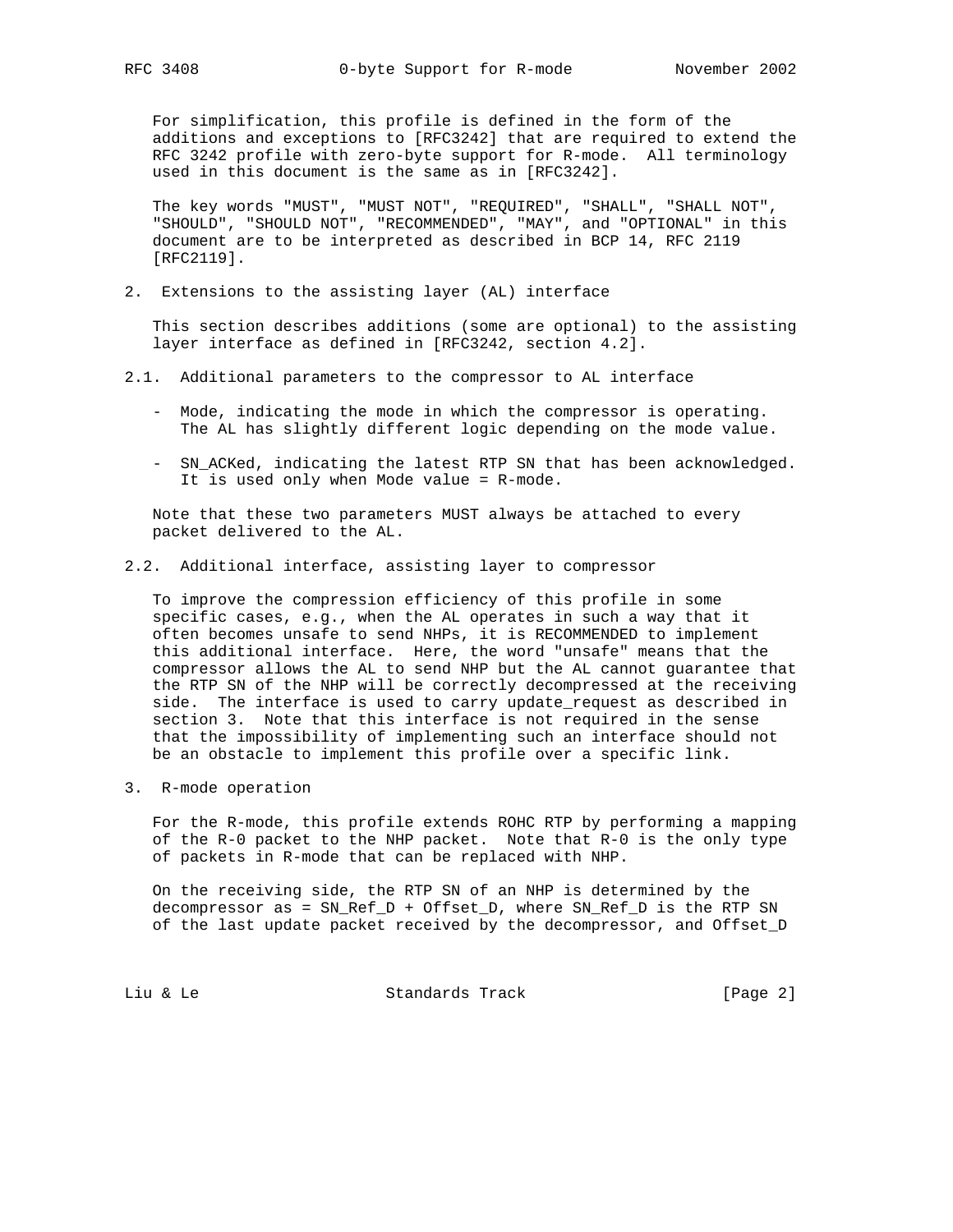the sequence number offset between the NHP and the last update packet. How to derive Offset\_D depends on the implementation of this profile over a specific link technology and must be specified in the implementation document(s). For example, it can be calculated by counting the total number of non-context-updating packets (including NHPs) and packet loss indications received since the last successful context update. Alternatively, it can be derived using the link timing in the case where the linear mapping between RTP SN and link timing is maintained.

 On the transmitting side, the AL follows the same rule defined in section 4.1.1 of [RFC3242] to determine whether it can send NHP or not, with one modification. That is, when the AL determines that it has become unsafe (see section 2.2) to send NHPs, the AL records the corresponding RTP SN as SN\_break. Then it waits until the rule is satisfied again and SN\_ACKed > SN\_break before it resumes sending NHPs. The latter condition is essentially the counterpart of optimistic approach agreement [RFC3242, section 4.3] of U/O-mode which states that when the AL in U/O-mode determines it is unsafe to send NHP, it must send headers in the subsequent X packets, where X is some agreed number. There are two reasons for the difference: a) R-mode relies on acknowledgements to synchronize contexts, instead of optimistic approach principle as in U/O-mode; and b) R-0 packets do not update decompressor context while UO-0 packets do. To meet the condition SN\_ACKed > SN\_break, the AL can either wait passively for the compressor to send a context update packet (e.g., R-0-CRC triggered by 6-bit SN wrap-around), or send an update\_request via the interface from AL to the compressor (section 2.2) to request the compressor to send a context updating packet. The update\_request carries the last SN\_break. Upon receiving an update\_request, the compressor SHOULD use a context updating packet (e.g. R-0-CRC) when sending the next packet. Context updating packets are handled as in [RFC3095].

 Note: the passive waiting as described above might take a long time in the worst case, during which NHPs cannot be sent. Therefore, sending update\_request via the optional AL to compressor interface is RECOMMENDED to improve the worst case performance.

 Note: the update\_request may be lost if the AL and compressor are at different locations and the channel between them is unreliable, but such a loss only delays the AL from resuming sending NHP. Therefore, how frequent the AL sends update\_request is an implementation issue. For example, the AL may send one update\_request for each packet it receives from the compressor until the conditions to send NHP are met.

Liu & Le **Standards Track** [Page 3]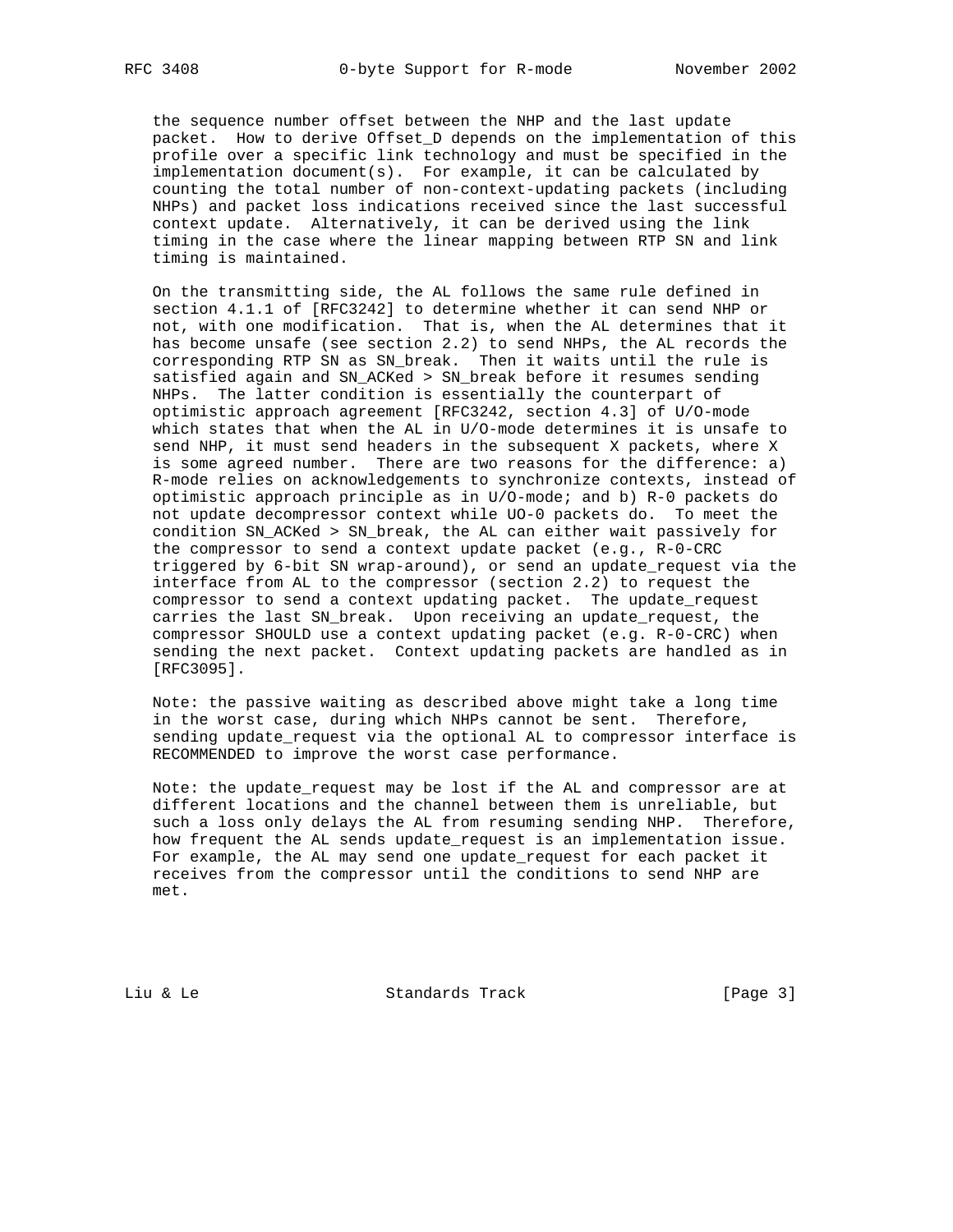Note: as no CRC field is present in R-0 packets, only the function related to RTP SN and packet type identifier needs to be replaced. In addition, NHP packets and packet loss indications in R-mode do not update either the compressor or the decompressor context (as opposed to U/O-mode). Consequently, the secure reference principle [RFC3095, section 5.5] is not affected in any way and there is no loss of robustness in this profile compared to ROHC RTP.

4. Differences between R-mode and U/O-mode

 This section clarifies some differences between R-mode and U/O-mode in this profile.

- a) CRC replacement Unlike U/O-mode, CRC replacement [RFC3242, section 3.3] is not an issue for R-mode since R-0 packets do not carry CRC field.
- b) Periodic context verification

 For U/O-mode, periodic context verification [RFC3242, section 4.6] is RECOMMENDED to provide additional protection against damage propagation after CRC is replaced. For R-mode, since there is no CRC replacement (see above), no change to ROHC RTP is needed in this regard. In particular, R-mode has this feature naturally built-in, since the sending of R-0-CRC when 6-bit SN wraps around implicitly provides periodic context verification for R-mode.

c) CV-REQUEST option

 For the same reasons as above, the decompressor operating in R mode SHOULD NOT send CV-REQUEST [RFC3242, section 4.5] to compressor. This is to avoid unnecessary overhead on the feedback channel.

- d) Context Check Packet (CCP) When CCP [RFC3242, section 4.1.3] is used, compressor operating in R-mode SHOULD set C-bit to 0 (zero) and not generate 7-bit CRC if computation cost at compressor and decompressor causes concern. The use of the CRC field in CCP to perform decompressor context verification is not critical in R-mode (see last note of section 3 and item b) above).
- e) Handling of Acknowledgements (ACKs) Special care in the realization of ACKs should be taken for R-mode implementations. It is RECOMMENDED to avoid the use of interspersed feedback packets [RFC3095, section 5.2.1] to carry ACK information. The reason is that interspersed feedback packets will interrupt the RTP SN sequencing and thus temporarily disable the sending of NHPs.

Liu & Le **Standards Track** [Page 4]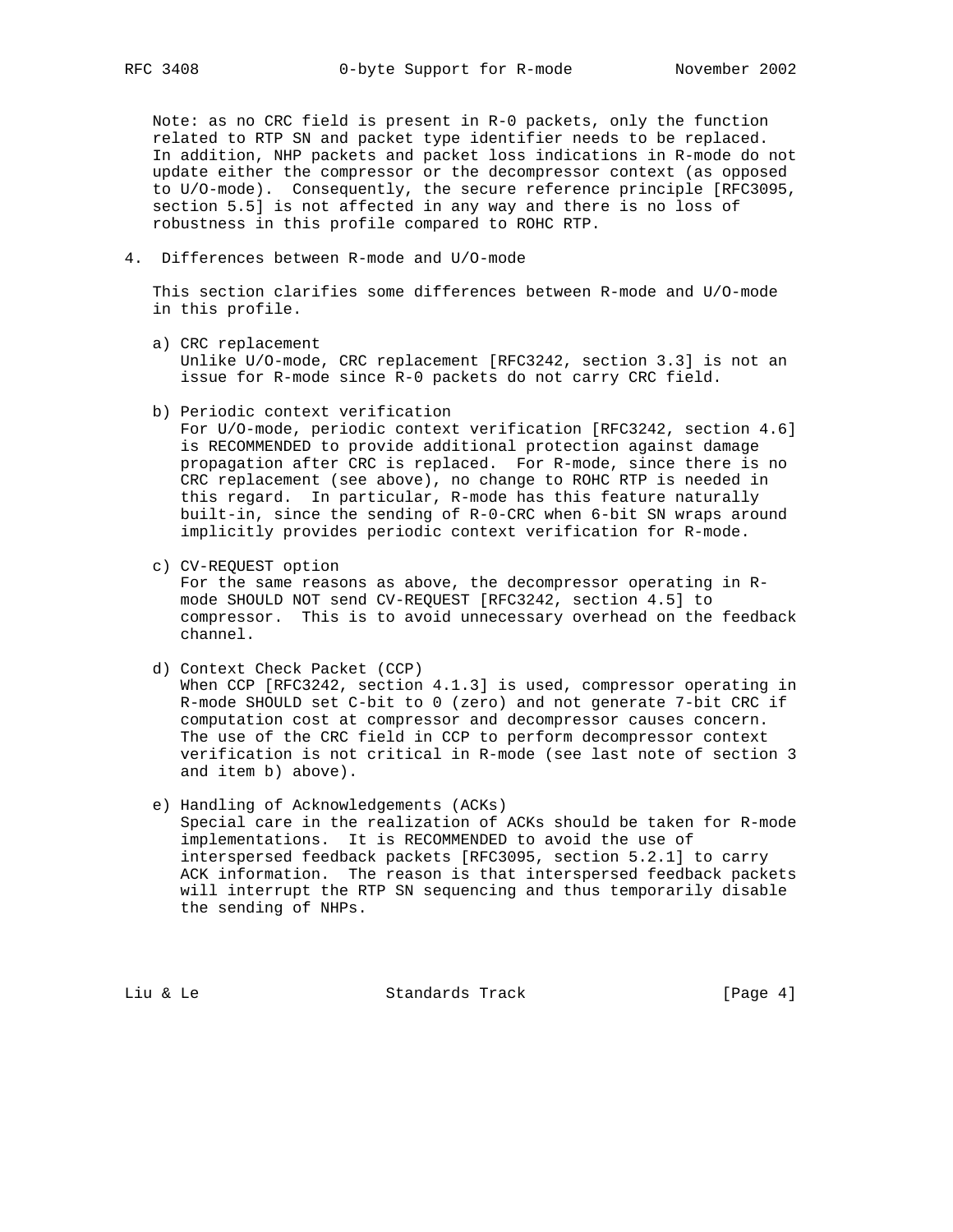## 5. IANA Considerations

 A ROHC profile identifier has been reserved by the IANA for the profile defined in this document (0x0105), where 0x0005 is the profile identifier assigned for LLA [RFC3242].

## 6. Security Considerations

 The security considerations of ROHC RTP [RFC3095, section 7] apply also to this document with one addition: in the case of a denial-of service attack scenario where an intruder injects bogus CCP packets onto the link using random CRC values, the CRC check will fail for incorrect reasons at the decompressor side. This would obviously greatly reduce the advantages of ROHC and any extra efficiency provided by this profile due to unnecessary context invalidation, feedback messages and refresh packets. However, the same remarks related to the presence of such an intruder apply.

7. Acknowledgements

 The authors would like to thank Lars-Erik Jonsson and Ghyslain Pelletier for intriguing discussions on LLA that helped to nail down the R-mode operation. The authors also appreciate valuable input from Carsten Bormann, Christopher Clanton, Mark Cheng, and Thinh Nguyenphu.

- 8. References
	- [RFC3242] Jonsson, L. and G. Pelletier, "RObust Header Compression (ROHC): A Link-Layer Assisted Profile for IP/UDP/RTP", RFC 3242, April 2002.
	- [RFC3095] Bormann, C., Burmeister, C., Degermark, M., Fukushima, H., Hannu, H., Jonsson, L., Hakenberg, R., Koren, T., Le, K., Liu, Z., Martensson, A., Miyazaki, A., Svanbro, K., Wiebke, T., Yoshimura, T. and H. Zheng, "RObust Header Compression (ROHC): Framework and four profiles: RTP, UDP, ESP, and uncompressed", RFC 3095, July 2001.
	- [RFC2119] Bradner, S., "Key words for use in RFCs to indicate requirement levels", BCP 14, RFC 2119, March 1997.

Liu & Le **Standards Track** [Page 5]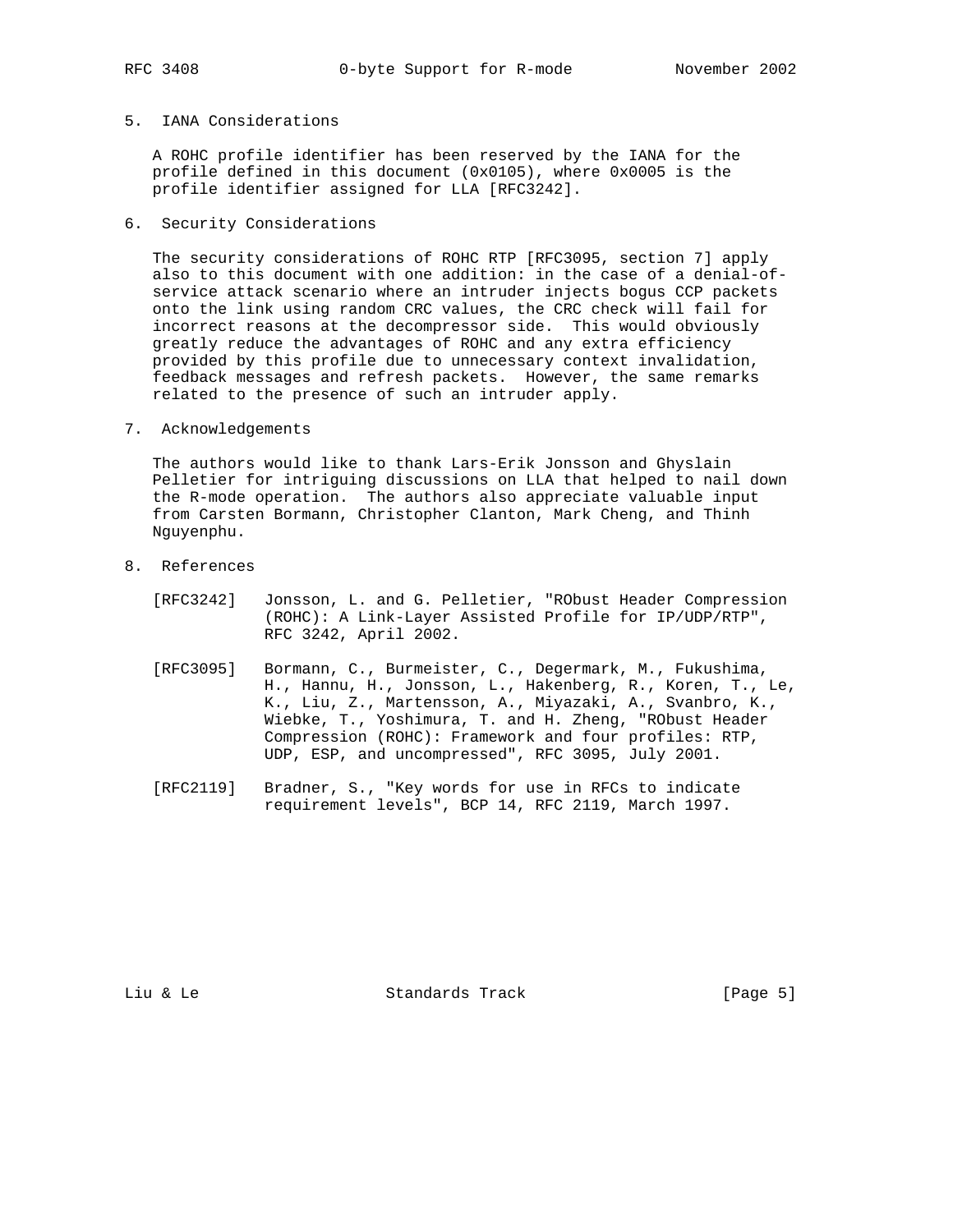9. Authors' Addresses

 Zhigang Liu Nokia Research Center 6000 Connection Drive Irving, TX 75039 USA

 Phone: +1 972 894-5935 Fax: +1 972 894-4589 EMail zhigang.c.liu@nokia.com

 Khiem Le Nokia Research Center 6000 Connection Drive Irving, TX 75039 USA

 Phone: +1 972 894-4882 Fax: +1 972 894-4589 EMail: khiem.le@nokia.com

Liu & Le **Standards Track** [Page 6]